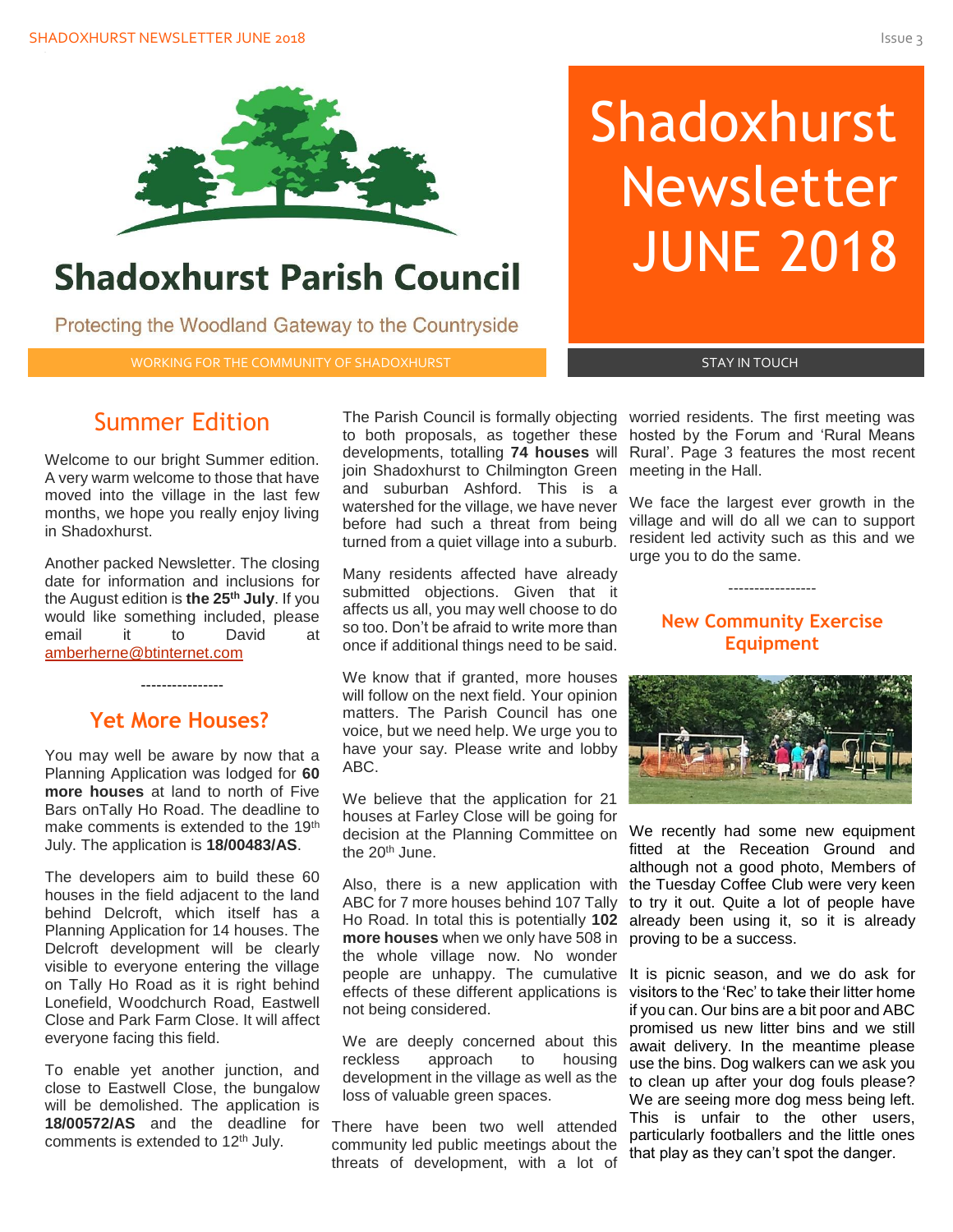#### **Village Fete September 2018 Please Help**

Once again, we are asking for some support. The Fete Committee are not looking for people to come to the interim organising meetings, simply to give a hand on the Saturday or Sunday, hopefully both.

Help is needed to erect the marquees, serving food and drink, directing parking, running games as well as clearing down after. We aim to provide cover for all activities without it becoming onerous for people, giving all helpers time to enjoy the Fete. We also need people to bake cakes.

The Shadoxhurst Art and Photography Competition will again take place and all entries will be displayed and judged at the Fete, please look out for the fliers. So it is time to get creating, the theme is 'Shadoxhurst'. Entries to Carol at 7 Park Farm Close by 22nd September 2018.

So if you have a few hours available on the 29th (Saturday for set-up) and/or the 30<sup>th</sup> (event itself) and would like to help please get in touch and let me know.

**Peter** [PeterLisWebb@Hotmail.com](mailto:PeterLisWebb@Hotmail.com)

# **Neighbourhood Watch (NHW) Update**

-----------------

At the recent Village Forum, I presented some Police statistics for crime in the Shadoxhurst Village area. The full details are now found on the Village Website; however, the annual totals are as follows:

| 2014 - 17            |
|----------------------|
| $2015 - 41$          |
| 2016 - 43            |
| 2017 - 57            |
| 2018 - 14 (3 months) |
|                      |

#### **Observations**

Criminal activity is (thankfully) low. There is a spread of crime by type which is broken down on the web page.

Violent crime appears, but I suspect it may be domestic as there is little anecdotal evidence to support activity in the neighbourhood. Additionally, few cases ever progress to a prosecution.

#### **Hot Topics**

Scams – there continue to be a number of approaches being made from people attempting to gain bank account information by offering refunds advising monies are due – these may purport to be from banks or other entities e.g. the DVLA. Protect yourself and do not respond to such requests – remember if it sounds too good to be true, it probably is.

With the summer finally starting to appear be mindful of your possessions and property – it may be hot but don't leave your property with windows or doors open and if using tools and equipment in the garden remember to lock them away again overnight or when finished. Be particularly mindful of what can be seen from the road or where there is access to the rear of your property – don't advertise a "tempting" item.

For those with access to the internet, regular updates and current items are published on both Nextdoor [https://nextdoor.co.uk/neighborhood\\_fe](https://nextdoor.co.uk/neighborhood_feed/) [ed/](https://nextdoor.co.uk/neighborhood_feed/) and the village Facebook [https://www.facebook.com/groups/1721](https://www.facebook.com/groups/1721139798106705/) [139798106705/.](https://www.facebook.com/groups/1721139798106705/) Additionally, a dedicated page is now on the Parish Council website which will include current and past reports, so check [http://www.shadoxhurstpc.kentparishes](http://www.shadoxhurstpc.kentparishes.gov.uk/parish/neighbourhood-watch/) [.gov.uk/parish/neighbourhood-watch/](http://www.shadoxhurstpc.kentparishes.gov.uk/parish/neighbourhood-watch/) which features the full report.

**Peter Webb Neighbourhood Watch Co-ordinator Shadoxhurst**

---------------------------

# **Broadband and Phone Signals "SWAT" Initiative**

**Introduction** Long overdue for action and prompted by the outrageous claims made by GreeDvolt in its Planning Application for Tally Ho road, I have initiated **S**hadoxhurst **W**ants **A**ction on **T**elecoms (SWAT).

A limited survey covering most areas of the village has already collected key data on actual Broadband and Mobile Telephone experience; *it isn't good folks*, as most of you already know. Preliminary data has also been collected from service providers and independent

network coverage checkers to give their picture of expected and actual performance.

Many of you may not be aware that, since 23<sup>rd</sup> May, the Advertising Standards Authority has introduced a new standard for broadband speeds in ads, moving away from the meaningless "up to speeds". Consumers are encouraged to use the available speed checkers and complain to their ISP if service falls below par.

**Where do we stand on Shadoxhurst Broadband**? Fibre cables and 4 new fibre-enabled cabinets are now with us; connection updating work is ongoing.

Few existing residents will have seen, or will see, change without intervention; average download speeds across the community are currently from below 1 to 5 Mbps and the peak is currently around 9 Mbps for a few. The new estates currently under construction will get fibre to the door.

Why is this? Almost all connections are old-style copper wire from cabinet to residence. Even where a user has a contract for fibre, the fibre part is exchange-to-cabinet; the length of the final old wire dictates the level of signal received. On average, fibre+copper in our village could be expected to give up to 12 Mbps, rarely more.

What can we expect? Moving from "basic broadband" to a form of "fibre" contract should generate improvements, within the limitations above. BT, who owns and runs the infrastructure isn't going to run fibre to each property for free (as we understand it).

What do we plan? Assuming there is support from Parish council, Village Forum and residents, we will open dialogue with BT and KCC Broadband Team to look at several technical and commercial solutions.

**Wireless Signals for BB & Mobile telephones**. Coverage across all suppliers is generally poor with many streets getting "outdoors-only" coverage; 2G signals are best, with 4G almost non-existent. Finding focal points for contact will take some time. As with the Broadband we need to get support to find and implement technical & commercial solutions.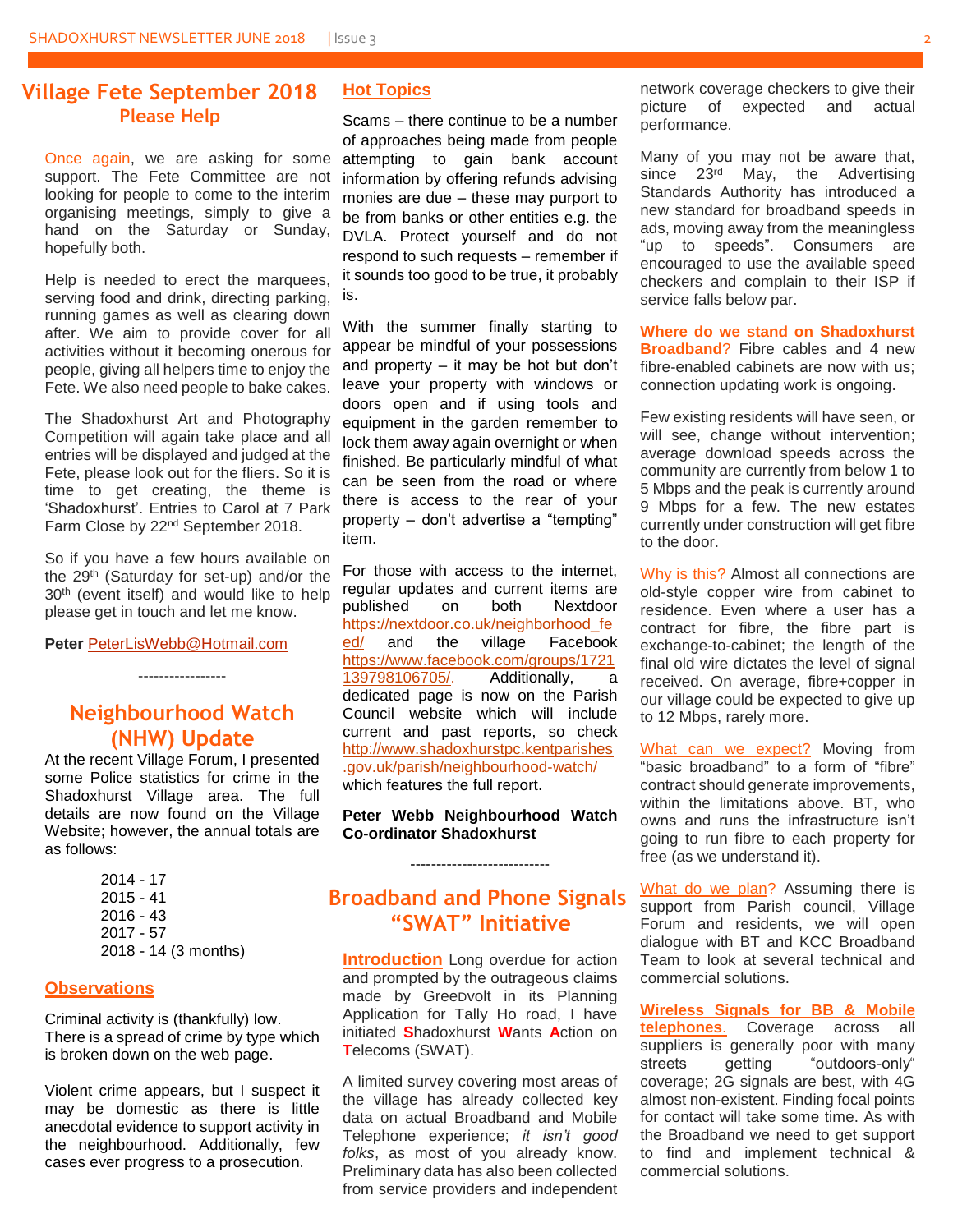And finally, does anyone have a **Smart-Meter** that does what it says on the box? As they rely on the existing mobile phone network some can't get a signal, i.e. most in Shadoxhurst? **Peter Finnis**

## **Fish and Chip Van**

-------------------

**Shelley and Paul** have been coming to Shadoxhurst for **25 years** and serve Fish and Chips to five villages each week and have a very good reputation for great food. They park their van at the Village Hall from 4.45-6.15 every Friday.

Shelley, who lives in Sellinge, said "We thoroughly enjoy coming to Shadoxhurst, our customers are wonderful and it's so lovely to hear them all chatting and laughing week after week and sharing some wonderful stories! We'd like to thank everyone for their continued support".

They also provided the fish and chip supper for our very popular Murder Mystery Night in April. On behalf of the village, thank you both for the service you have given to us in Shadoxhurst for the last 25 years.

----------------

# **Shadoxhurst Methodist Chapel Saturday 7th July 10am-4pm 'Anniversary Open Day'**

**In celebration of the 150th Anniversary** of our current building we are holding an open day with a display of information, photos and articles reflecting the life of the church over the years.

Free drinks and cakes will be available all day and we would be delighted to see both old friends and new faces. The Parish Church, just over the road from us, will also be open for visitors on this day. We would also be delighted if any visitors wish to join us for our special anniversary service on Sunday 8<sup>th</sup> at 10.30am.

If anyone has anything we could use for our display please contact Lisa [cooperplace@btinternet.com](mailto:cooperplace@btinternet.com)

(01233 732178) or contact Phyllis [faggphyllis@gmail.com](mailto:faggphyllis@gmail.com) (01233 638820)

#### **Do you want to live in a village or a suburb of Ashford?**

This is the question posed by two Village Residents Ian and Carol at a public meeting they convened. Organised in just a few days in response to the Tally Ho Road 60 house proposal, over 100 people attended and there was strong feeling about the threats from all the additional housing for Shadoxhurst.



Advice about what and to whom to write was given. Ian said "The threat from these developments affects everybody as together they are a significant step toward the end of Shadoxhurst as a village. I have invited Damian green MP to attend a public meeting in our Village Hall, please look out for information on this and other activities".

#### **A Memorial to those that served and died in the First World War**

**-------------------**

#### **Do You Remember?**

This year marks the centenary of the end of WW1. A group of us have got together because we would like to honour those who came from Shadoxhurst who fought in the Great War 1914 - 1918.

The War Memorials Trust lists these people as *George Henry Bingham, William Thomas Bingham, Percy Herbert Hare, Sydney Charles Hart, Arthur Percy Lusted and James Robert Wallace*.

We are currently researching the accuracy of this document. In the meantime, if you have any information, or if you can tell us how we can contact any descendants of the fallen, please phone Carol on 732084 or email on [carolprocter@hotmail.co.uk](mailto:carolprocter@hotmail.co.uk) Thank you for your help.

#### **Club Contacts**

**1 st Shadoxhurst Scouts, Cubs and Beavers** ring Simon 07704 789155 **African Drumming** ring Lesley 733387 **Ark Drama 2000** ring Lis 732901 **Courtside FC** ring Vanessa 07526 431687 for details. **Flower Club** ring Gaye 732212 **History Club** ring Carol 732084 **Line Dancing** ring Kate 733015 **Pilates** ring Alex 861456 **Poetry and Expression** ring Ian 732084 **Sewing and Craft Club** ring Sheila 733540 **Weekend Walking** ring Jim 07788 245022 **WI** ring Mandy Spencer 501774 **Wine and Home Brew Club** ring Colin 732784

#### **Ashford Courtside Football Club**

**The U11's** had a good season in the league and with a 4-0 win, won the U11 Cup Final. Well done to them all.

**The U12's** also had a good season and got to their Cup Final, as well, sadly losing, but a great achievement to play in the Final.

**The U14's** (see photo below) played a consistently high standard all season and missed the league title by just two points.



**A Great New Opportunity** for 5 year old's as the Club has a free taster session on the **30th June 9.00-10.00 am** at the Bill Hollands' Recreation Ground with a qualified FA Coach. Ring Dave on 07860 954934 for details.

The Club is always needing new players of all ages. For all club information please ring Vanessa on **07526 431687** or email her on [grimmond105@gmail.com](mailto:grimmond105@gmail.com)